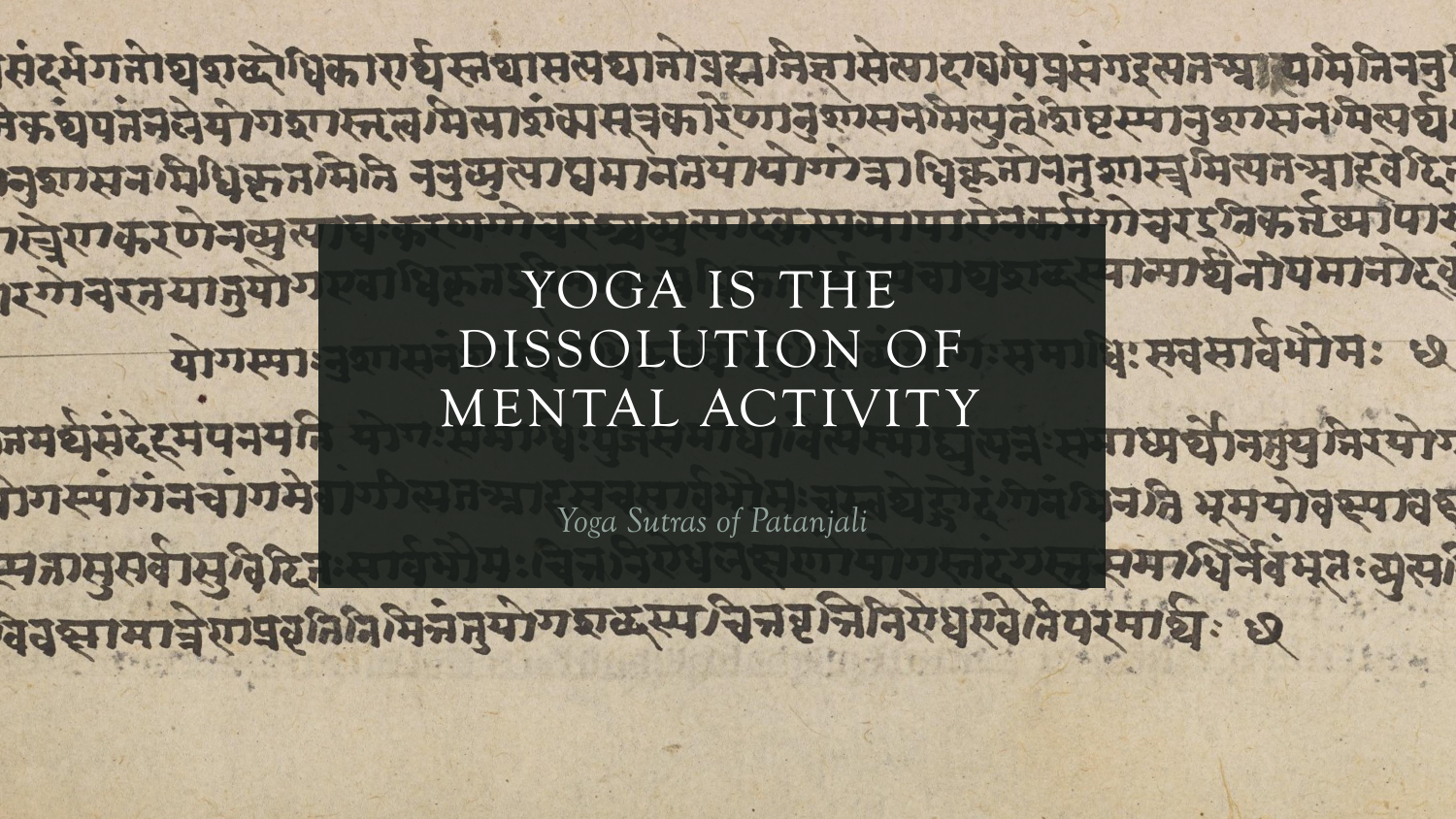## ASHTANGA: EIGHT LIMBS OF YOGA

**Yama Ethics of What Should Not Be Done** Niyama Ethics of What Should Be Done Asana Posture, Harmony With One's Body Pranayama Harnessing Vital Energy Pratyahara Withdrawal of External Senses Dharana Equanimity Dhyana Meditation Samadhi Transcendent Experience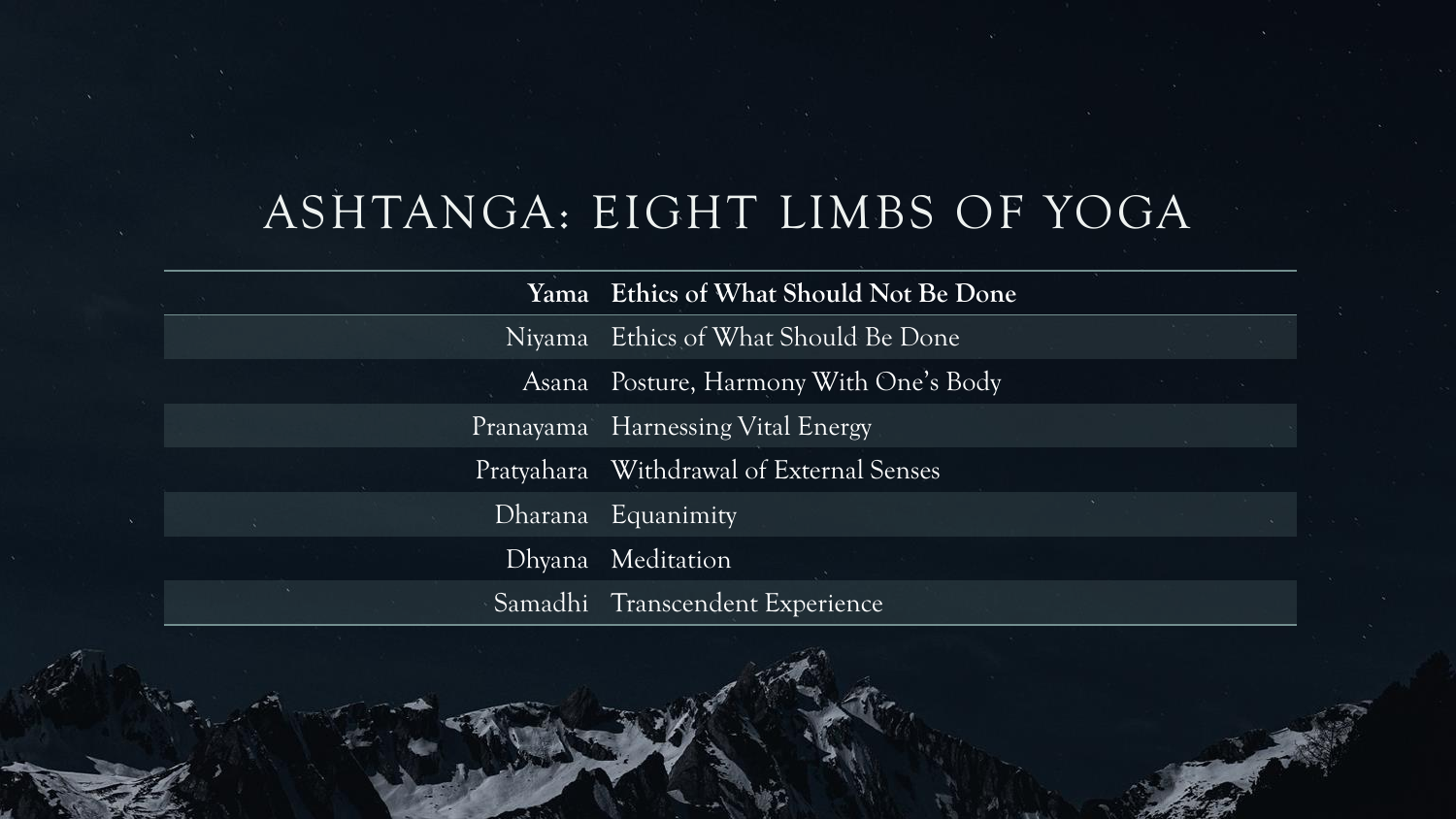# COMPOSITION OF SELF

| Atman                 | • Purusha, the Spirit                                                                                                                   |
|-----------------------|-----------------------------------------------------------------------------------------------------------------------------------------|
| <b>Buddhi</b>         | • Superior consciousness: discriminative insight (viveka), perception, intuition                                                        |
| <b>Superior Manas</b> | • Consciousness, individualized willpower                                                                                               |
| <b>Inferior Manas</b> | • The 'mind' in most common usage. Thoughts and emotions.<br>• Infused with ego: samskaras (imprints), kleshas (attachments, aversions) |
| Energy                | • Vital 'winds' that sustain life in the body.                                                                                          |
| Bod                   | • The physical vehicle.                                                                                                                 |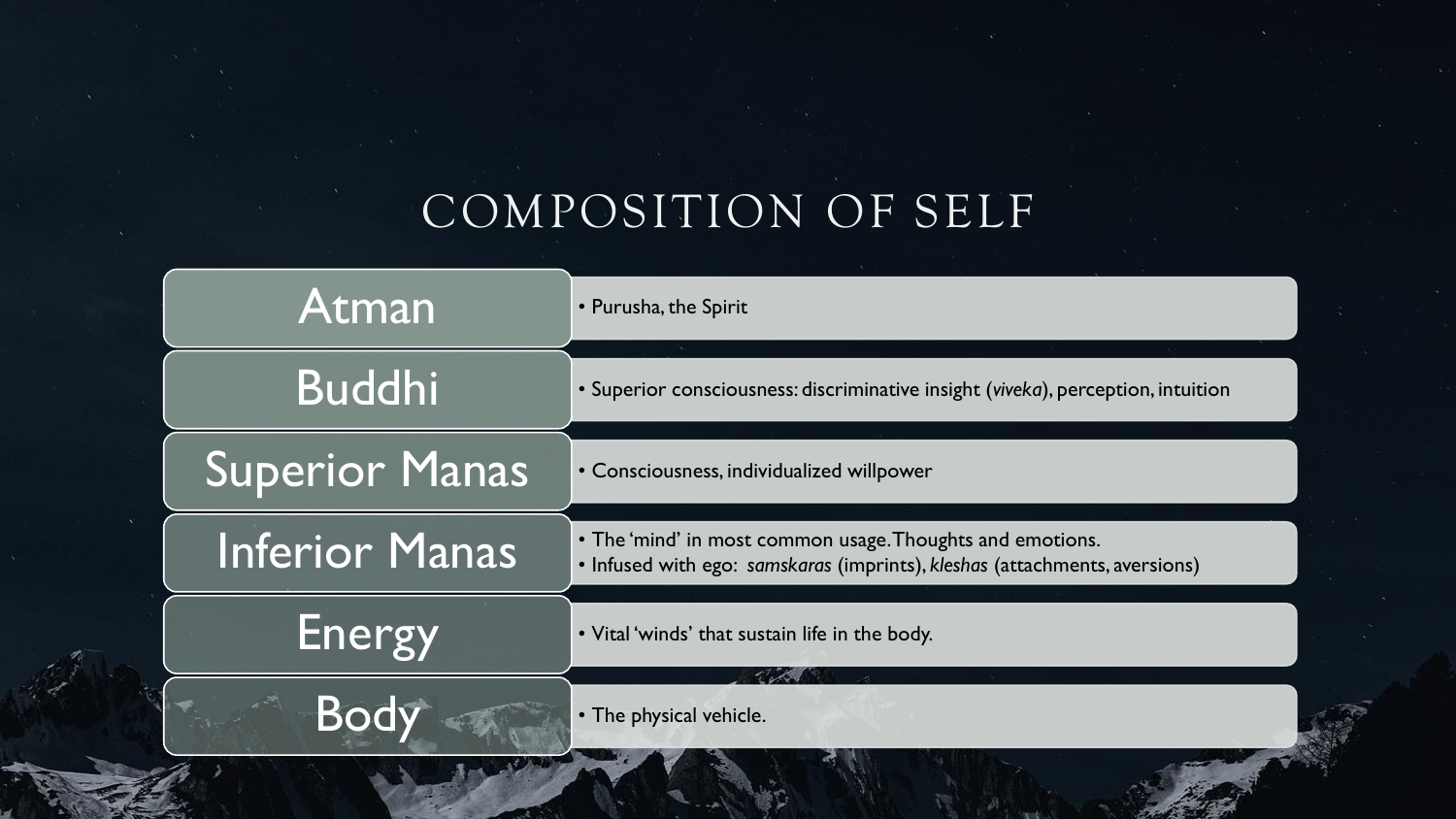#### FIRST CHAPTER: SAMADHI

The first chapter: samadhi 1.1 Now, the teachings of yoga. 1.2 Yoga is the dissolution of mental activity. 1.3 Then, the seer abides in its own true nature. 1.4 If not, the seer identifies with mental activity.

prathamah samadhi-padah 1.1 atha yoganusasanam 1.2 yogas chitta-vritti-nirodhah 1.3 tada drastuh svarupe vasthanam 1.4 vritti-sarupyam itaratra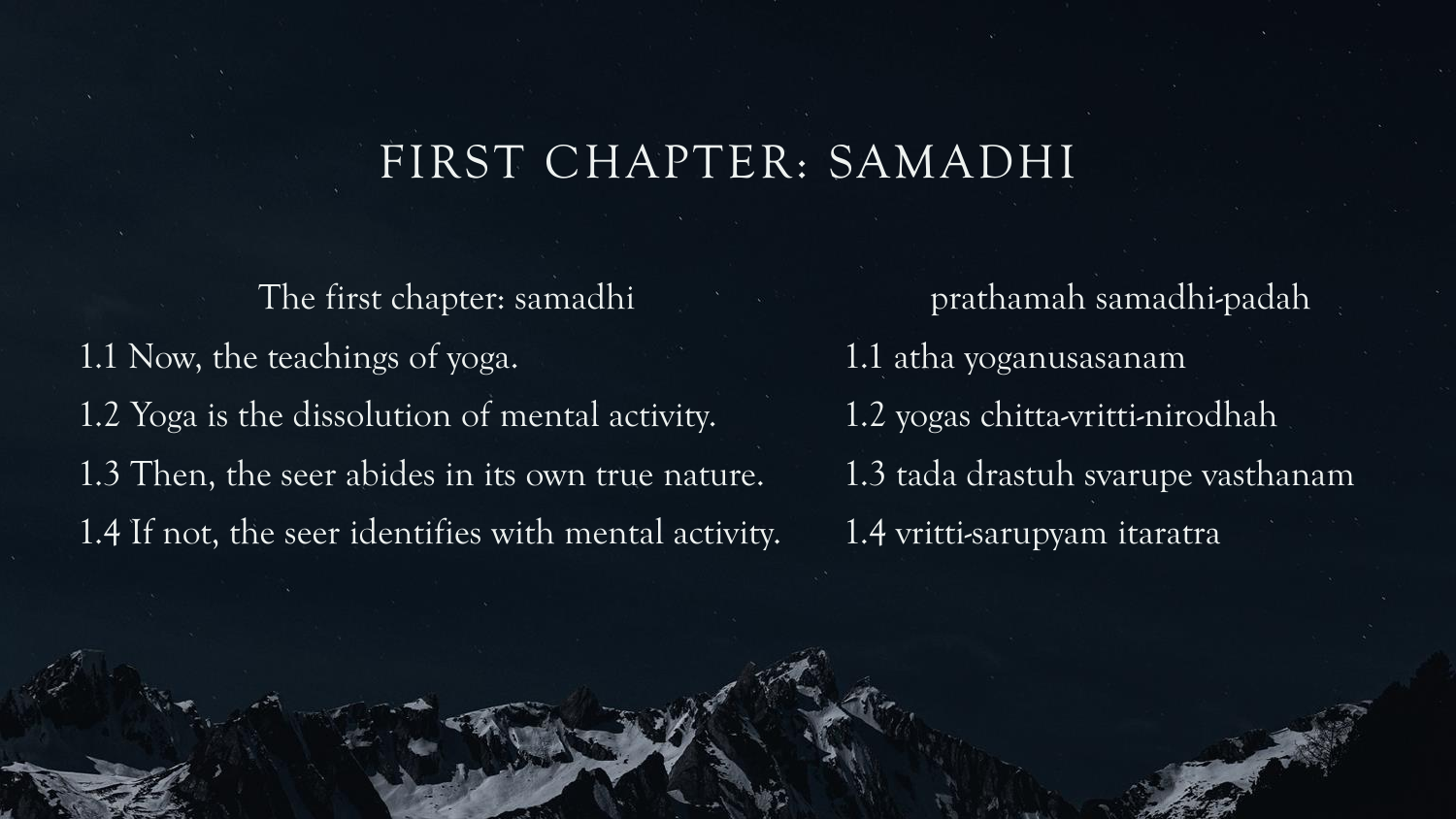#### VRITTIS: MENTAL ACTIVITY

1.2 Yoga is the stilling (nirodhah) of the waves (vrtti) of the mind (chitta).

1.2 Yoga is the dissolution (nirodhah) of mental (chitta) activity (vritti).